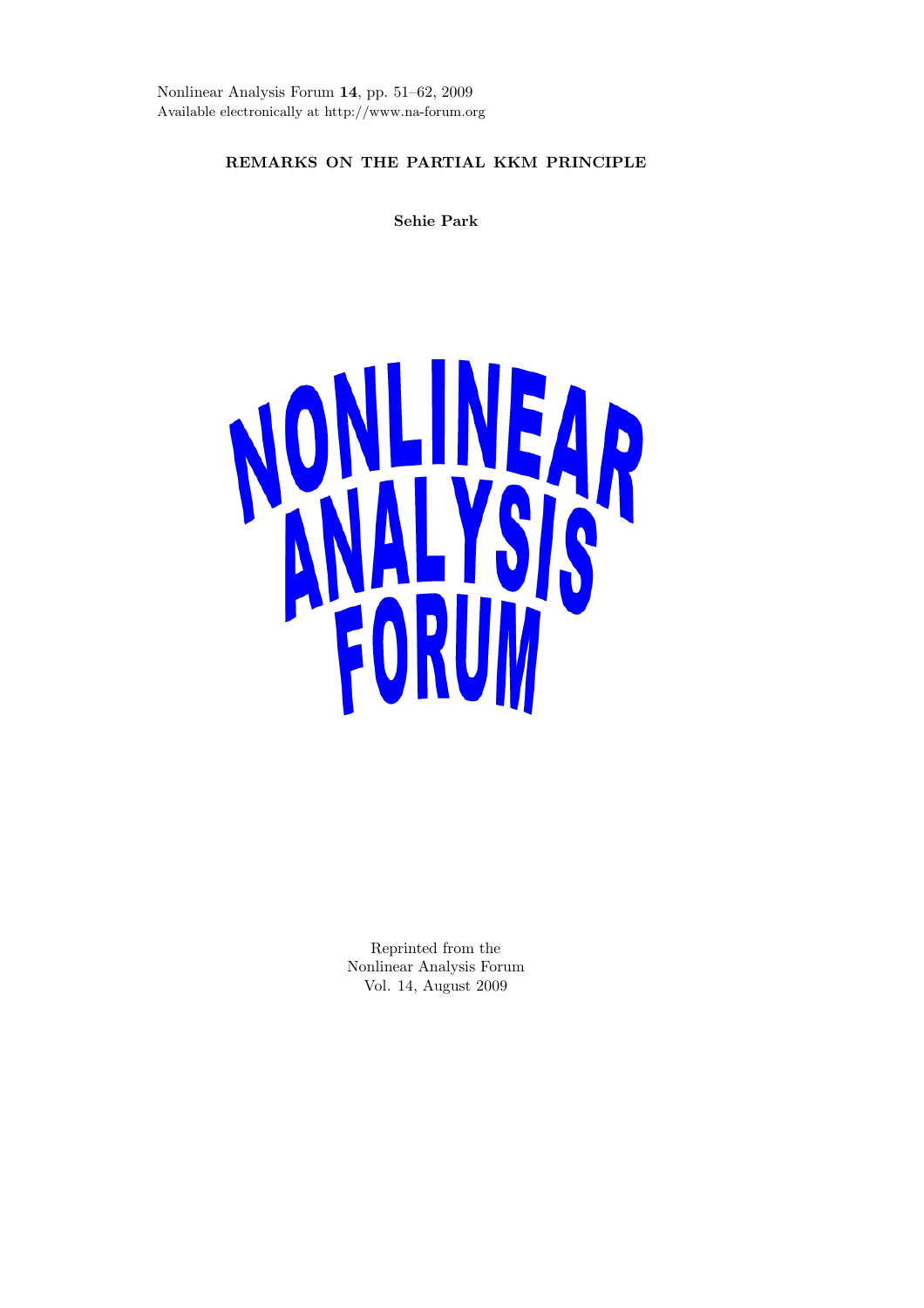# **REMARKS ON THE PARTIAL KKM PRINCIPLE**

# **Sehie Park**

*The National Academy of Sciences, ROK, Seoul 137-044; and Department of Mathematical Sciences Seoul National University Seoul 151–747, Korea* E-mail : shpark@math.snu.ac.kr

Abstract. The partial KKM principle for an abstract convex space is an abstract form of the classical KKM theorem. A KKM space is an abstract convex space satisfying the partial KKM principle and its "open" version. In this paper, we show that some previously given examples of spaces satisfying the partial KKM principle are also KKM spaces. Consequently, it is not known yet whether there is a space which is not a KKM space but satisfies the partial KKM principle. Moreover, we note that the KKM theory on hyperconvex metric spaces can be extended to much more general theory. Finally, we give a metatheorem on the properties of spaces satisfying the partial KKM principle.

# **1. Introduction**

The partial KKM principle for an abstract convex space is an abstract form of the classical KKM theorem due to Knaster-Kuratowski-Mazurkiewicz [23]. A KKM space is an abstract convex space satisfying the partial KKM principle and its "open" version. In our recent works [37-39], we studied the elements or foundations of the KKM theory on abstract convex spaces and noticed there that many important results therein are related to KKM spaces and spaces satisfying the partial KKM principle.

In this paper, we consider mutual relations between the KKM spaces and spaces satisfying the partial KKM principle. We show that some previously given examples of spaces satisfying only the partial KKM principle are also KKM spaces. One of such examples is the topological convexity due to Horvath [13]. Consequently, it is not known yet whether there is an abstract convex space which is not a KKM space but satisfies the partial KKM principle. Moreover, we note that the KKM theory on hyperconvex metric spaces can be extended to much more general theory. Finally, we give a metatheorem on the properties of spaces satisfying the partial KKM principle. This metatheorem unifies results previously given in many works on the KKM theory.

This paper is a supplement to [37-39].

<sup>2000</sup> Mathematics Subject Classification: Primary 47H04, 47H10. Secondary 46A16, 46A55, 52A07, 54C60, 54H25, 55M20.

Key words and phrases: Abstract convex space; G-convex space; KKM space; (Partial) KKM principle; Weak Van de Vel property; Map classes KC, KO; Hyperconvex metric space.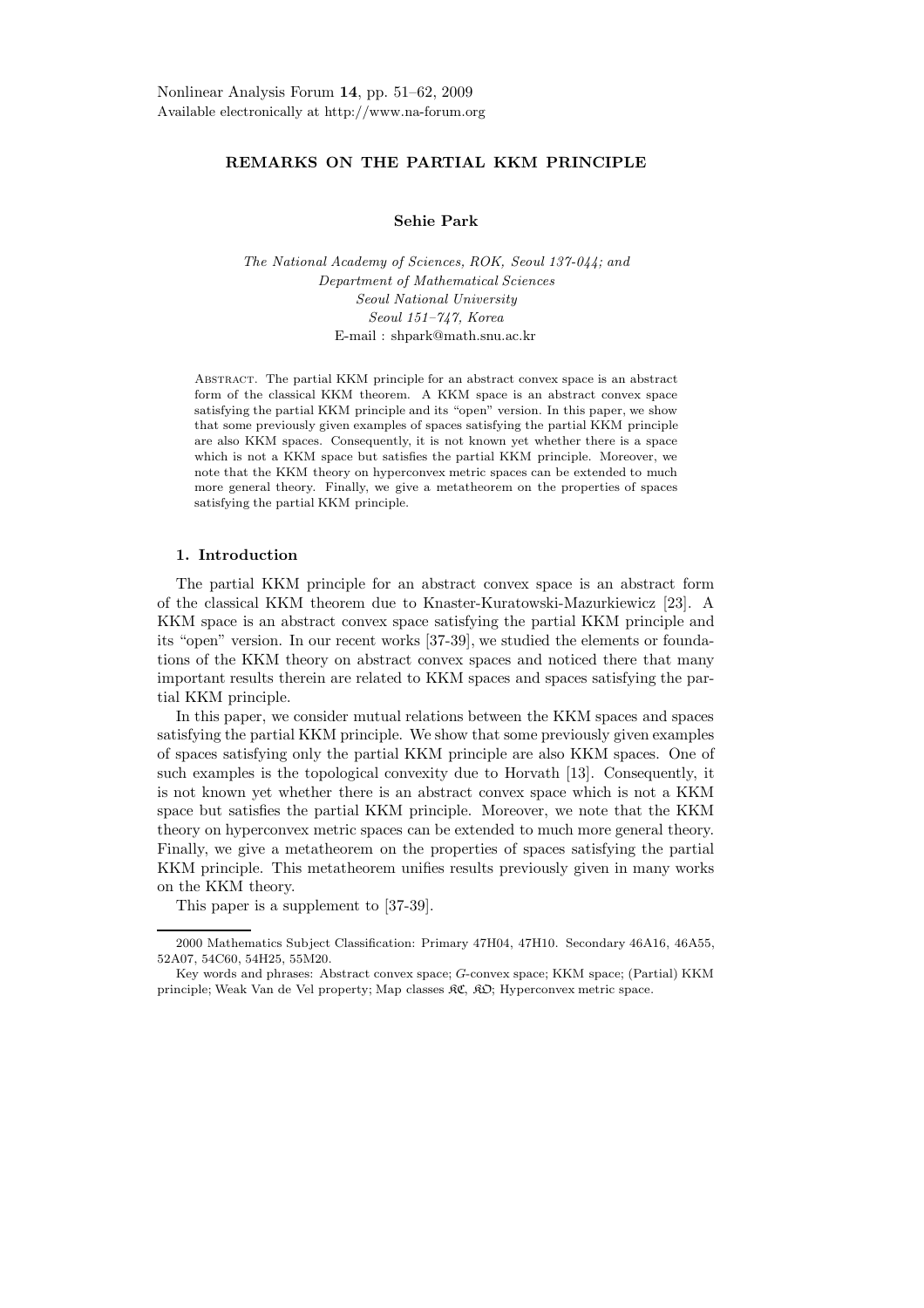## **2. Abstract convex spaces and the KKM spaces**

Let  $\langle D \rangle$  denote the set of all nonempty finite subsets of a set *D*. Multimaps are also called simply maps.

Recall the following in [32-39]:

**Definition.** An abstract convex space  $(E, D; \Gamma)$  consists of a topological space  $E$ , a nonempty set *D*, and a multimap  $\Gamma : \langle D \rangle \to E$  with nonempty values  $\Gamma_A := \Gamma(A)$ for  $A \in \langle D \rangle$ .

For any  $D' \subset D$ , the Γ-convex hull of  $D'$  is denoted and defined by

$$
\operatorname{co}_{\Gamma} D' := \bigcup \{ \Gamma_N \mid N \in \langle D' \rangle \} \subset E.
$$

A subset X of E is called a  $\Gamma$ -convex subset of  $(E, D; \Gamma)$  relative to D' if for any  $N \in \langle D' \rangle$ , we have  $\Gamma_N \subset X$ , that is,  $\text{co}_{\Gamma} D' \subset X$ .

When  $D \subset E$ , a subset *X* of *E* is said to be Γ-convex if  $\text{co}_{\Gamma}(X \cap D) \subset X$ ; in other words, *X* is Γ-convex relative to  $D' := X \cap D$ . In case  $E = D$ , let  $(E; \Gamma) := (E, E; \Gamma).$ 

**Example 2.1.** The following are known examples of abstract convex spaces:

(1) The original KKM theorem [23] is for the triple  $(\Delta_n, V; \text{co})$ , where  $\Delta_n$  is the standard *n*-simplex, *V* the set of its vertices  $\{e_i\}_{i=0}^n$ , and co :  $\langle V \rangle \to \Delta_n$  the convex hull operation.

(2) A triple  $(X, D; \Gamma)$ , where *X* and *D* are subsets of a t.v.s. *E* such that  $co D \subset X$  and  $\Gamma := co$ . Fan's celebrated KKM lemma [8] is for  $(E, D; co)$ , where *D* is a nonempty subset of *E*.

(3) A convex space  $(X, D; \Gamma)$  is a triple where X is a subset of a vector space,  $D \subset X$  such that co  $D \subset X$ , and each  $\Gamma_A$  is the convex hull of  $A \in \langle D \rangle$  equipped with the Euclidean topology. This concept generalizes the one due to Lassonde for  $X = D$ ; see [24]. However he obtained several KKM type theorems w.r.t.  $(X, D; \Gamma)$ .

(4) A triple  $(X, D; \Gamma)$  is called an *H*-space if X is a topological space, D a nonempty subset of *X*, and  $\Gamma = {\Gamma_A}$  a family of contractible (or, more generally, *ω*-connected) subsets of *X* indexed by  $A \in \langle D \rangle$  such that  $\Gamma_A \subset \Gamma_B$  whenever  $A \subset B \in \langle D \rangle$ . If  $D = X$ ,  $(X; \Gamma)$  is called a *C*-space by Horvath [11] or an *H*-space by Bardaro and Ceppitelli in 1988.

(5) Hyperconvex metric spaces due to Aronszajn and Panitchpakdi are particular cases of *C*-spaces; see [12].

(6) Hyperbolic spaces due to Reich and Shafrir [43] are also particular cases of *C*spaces. This class of metric spaces contains all normed vector spaces, all Hadamard manifolds, the Hilbert ball with the hyperbolic metric, and others. Note that an arbitrary product of hyperbolic spaces is also hyperbolic.

(7) Any topological semilattice  $(X, \leq)$  with path-connected interval introduced by Horvath and Llinares [14]; see also [25].

(8) A *generalized convex space* or a *G*-convex space  $(X, D; \Gamma)$  due to Park is an abstract convex space such that for each  $A \in \langle D \rangle$  with the cardinality  $|A| = n + 1$ ,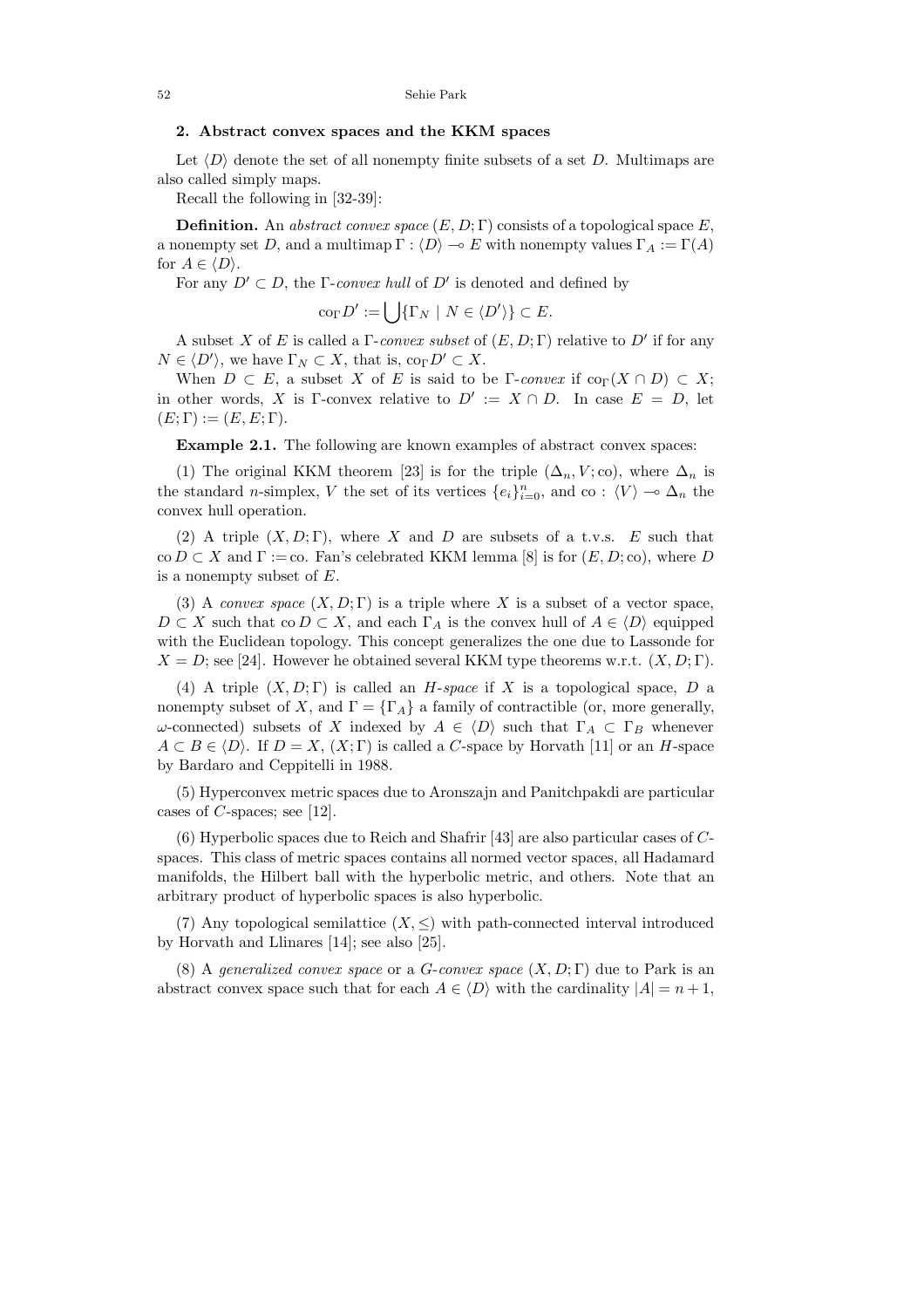there exists a continuous function  $\phi_A : \Delta_n \to \Gamma(A)$  such that  $J \in \langle A \rangle$  implies  $\phi_A(\Delta_J) \subset \Gamma(J)$ .

Here,  $\Delta_J$  is the face of  $\Delta_n$  corresponding to  $J \in \langle A \rangle$ ; that is, if  $A = \{a_0, a_1, \ldots, a_n\}$ and  $J = \{a_{i_0}, a_{i_1}, \ldots, a_{i_k}\} \subset A$ , then  $\Delta_J = \text{co}\{e_{i_0}, e_{i_1}, \ldots, e_{i_k}\}$ . Recall that all examples (1)-(7) are *G*-convex spaces. For details, see references of [26,29-31].

(9) A  $\phi_A$ -space  $(X, D; {\phi_A}_{A \in (D)})$  consists of a topological space X, a nonempty set *D*, and a family of continuous functions  $\phi_A : \Delta_n \to X$  (that is, singular *n*simplexes) for  $A \in \langle D \rangle$  with  $|A| = n + 1$ . Every  $\phi_A$ -space can be made into a *G*-convex space; see [35,36]. The so-called *FC*-spaces can be made into *L*-spaces. Later  $\phi_A$ -spaces are called *GFC*-spaces in [18].

(10) Suppose  $X$  is a closed convex subset of a complete  $\mathbb{R}$ -tree  $H$ , and for each  $A \in \langle X \rangle$ ,  $\Gamma_A := conv_H(A)$ , where  $conv_H(A)$  is the intersection of all closed convex subsets of *H* that contain *A*; see Kirk and Panyanak [21]. Then  $(H, X; \Gamma)$  is an abstract convex space.

(11) According to Horvath [13], a convexity on a topological space *X* is an algebraic closure operator  $A \mapsto |[A]|$  from  $\mathcal{P}(X)$  to  $\mathcal{P}(X)$  such that  $|[\{x\}]| = \{x\}$ for all  $x \in X$ , or equivalently, a family C of subsets of X, the convex sets, which contains the whole space and the empty set as well as singletons and which is closed under arbitrary intersections and updirected unions.

(12) A B-space due to Briec and Horvath [2] is an abstract convex space.

Note that each of  $(2)-(12)$  has a large number of concrete examples.

**Definition.** Let  $(E, D; \Gamma)$  be an abstract convex space and *Z* a topological space. For a multimap  $F: E \to Z$  with nonempty values, if a multimap  $G: D \to Z$ satisfies

$$
F(\Gamma_A) \subset G(A) := \bigcup_{y \in A} G(y) \quad \text{for all } A \in \langle D \rangle,
$$

then *G* is called a KKM map with respect to *F*. A KKM map  $G : D \to E$  is a KKM map with respect to the identity map  $1<sub>E</sub>$ .

A multimap  $F : E \multimap Z$  is called a  $\Re \mathfrak{C}$ -map [resp., a  $\Re \mathfrak{D}$ -map] if, for any closed-valued [resp., open-valued] KKM map  $G: D \to Z$  with respect to  $F$ , the family  ${G(y)}_{y\in D}$  has the finite intersection property. In this case, we denote  $F \in \mathfrak{RC}(E, Z)$  [resp.,  $F \in \mathfrak{RO}(E, Z)$ ].

**Definition.** The *partial KKM principle* for an abstract convex space  $(E, D; \Gamma)$  is the statement  $1_E \in \mathfrak{RC}(E, E)$ ; that is, for any closed-valued KKM map  $G : D \to E$ , the family  ${G(y)}_{y\in D}$  has the finite intersection property. The KKM principle is the statement  $1_E \in \mathfrak{RC}(E, E) \cap \mathfrak{RO}(E, E)$ ; that is, the same property also holds for any open-valued KKM map.

An abstract convex space is called a KKM space if it satisfies the KKM principle.

Similarly, we might temporarily define that a partial KKM space is an abstract convex space satisfying the partial KKM principle.

In our recent works [37-39], we studied the elements or foundations of the KKM theory on abstract convex spaces and noticed there that many important results therein are related to partial KKM spaces.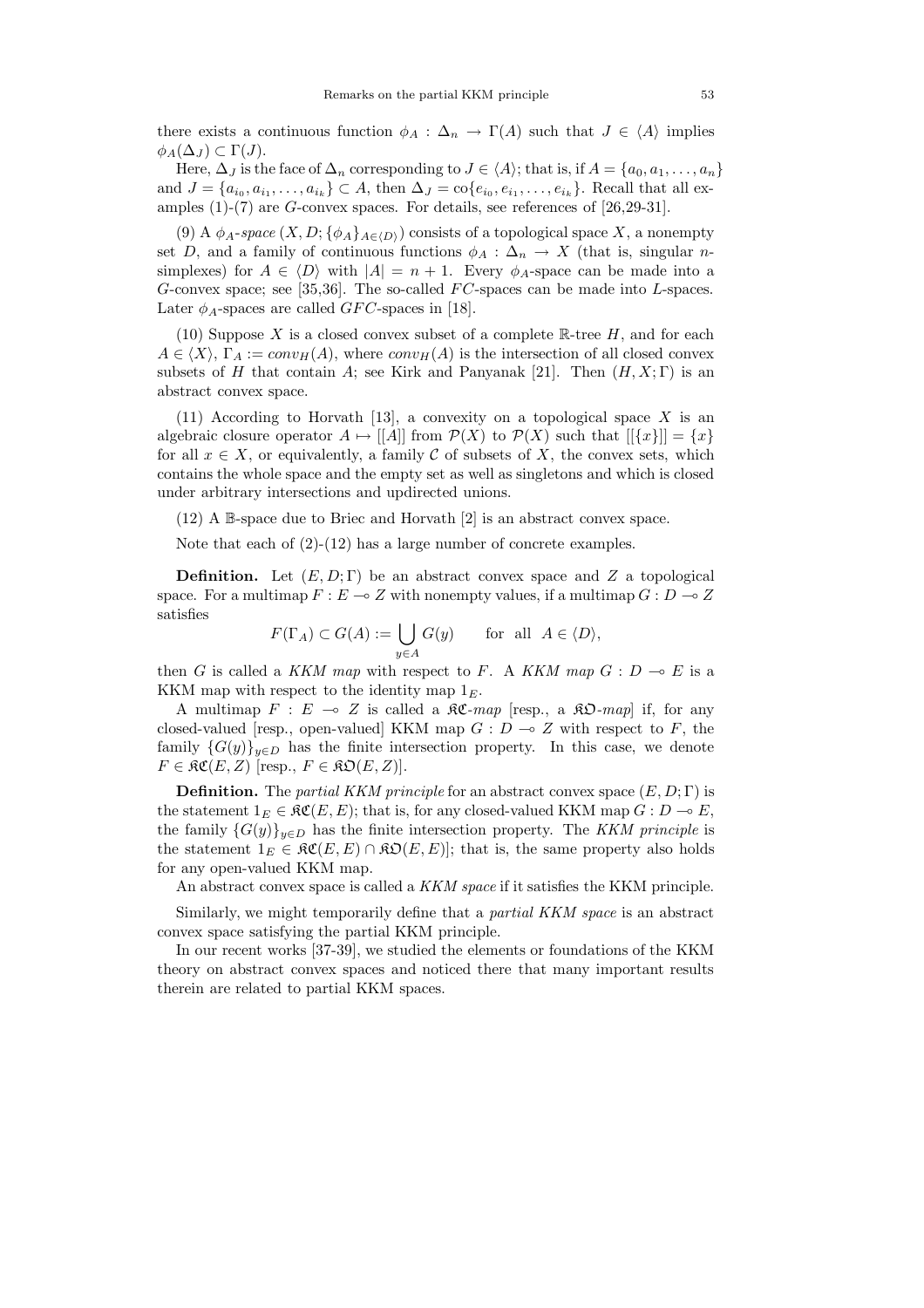**Example 2.2.** We give known examples of KKM spaces:

(1) Every *G*-convex space is a KKM space [30].

(2) A connected linearly ordered space  $(X, \leq)$  can be made into a KKM space [34].

(3) The extended long line  $L^*$  is a KKM space  $(L^*, D; \Gamma)$  with the ordinal space  $D := [0, \Omega]$ ; see [34]. But  $L^*$  is not a *G*-convex space [38].

(4) For Horvath's convex space  $(X, \mathcal{C})$  with the weak Van de Vel property, the corresponding abstract convex space  $(X; \Gamma)$  is a KKM space, where  $\Gamma_A := |[A]| =$  $\bigcap \{C \in \mathcal{C} \mid A \subset C\}$  is metrizable for each  $A \in \langle X \rangle$ ; see [13].

(5) A B-space due to Briec and Horvath is a KKM space [2, Corollary 2.2].

**Example 2.3.** We give examples of partial KKM spaces:

(1) All KKM spaces.

(2) For Horvath's convex space  $(X, \mathcal{C})$  with the weak Van de Vel property,  $(X, \Gamma)$ is a partial KKM space, where  $\Gamma_A := [[A]]$  for each  $A \in \langle X \rangle$ ; see [13].

This example (2) was presented in some of our previous works. However, we show that (2) is also a KKM space in Section 4.

Now we have the following diagram for triples  $(E, D; \Gamma)$ :

Simplex =*⇒* Convex subset of a t.v.s. =*⇒* Lassonde type convex space  $\implies$  *H*-space  $\implies$  *G*-convex space  $\iff$   $\phi_A$ -space  $\implies$  KKM space =*⇒* Partial KKM space =*⇒* Abstract convex space.

It is not known yet whether there is a partial KKM space which is not a KKM space. This is why we named partial KKM spaces temporarily.

### **3. Further examples of KKM spaces**

The following are given in [33, Theorem 4.2 and Corollary 4.3]:

**Theorem 3.1.** *Let* (*E,D*; Γ) *be an abstract convex space, Z a topological space, and*  $F: E \to Z$ *. Suppose that for any*  $A \in \langle D \rangle$ *, the set*  $\overline{F(\Gamma_A)}$  *in its induced topology is a normal space. Then*  $F \in \mathfrak{RC}(E, Z)$  *if and only if*  $F \in \mathfrak{RO}(E, Z)$ *.* 

**Corollary 3.2.** *Let* (*E,D*; Γ) *be an abstract convex space and Z a normal space. Then*  $\Re\mathfrak{O}(E, Z) \subset \Re\mathfrak{C}(E, Z)$ .

From Theorem 3.1, we have the following:

**Theorem 3.3.** Let  $(E, D; \Gamma)$  be a partial KKM space such that for any  $A \in \langle D \rangle$ , *the set*  $\overline{\Gamma_A}$  *in its induced topology is a normal space. Then*  $(E, D; \Gamma)$  *is a KKM space.*

**Proof.** Put  $E = Z$  and  $F = 1_E$  in Theorem 3.1. Then  $1_E \in \mathcal{RC}(E, E)$  implies  $1<sub>E</sub> \in \mathfrak{RO}(E, E)$ . Then the partial KKM space becomes a KKM space.

**Corollary 3.4.** *A partial KKM space* (*E,D*; Γ) *is a KKM space if one of the following conditions holds:*

(1) *E is metrizable.*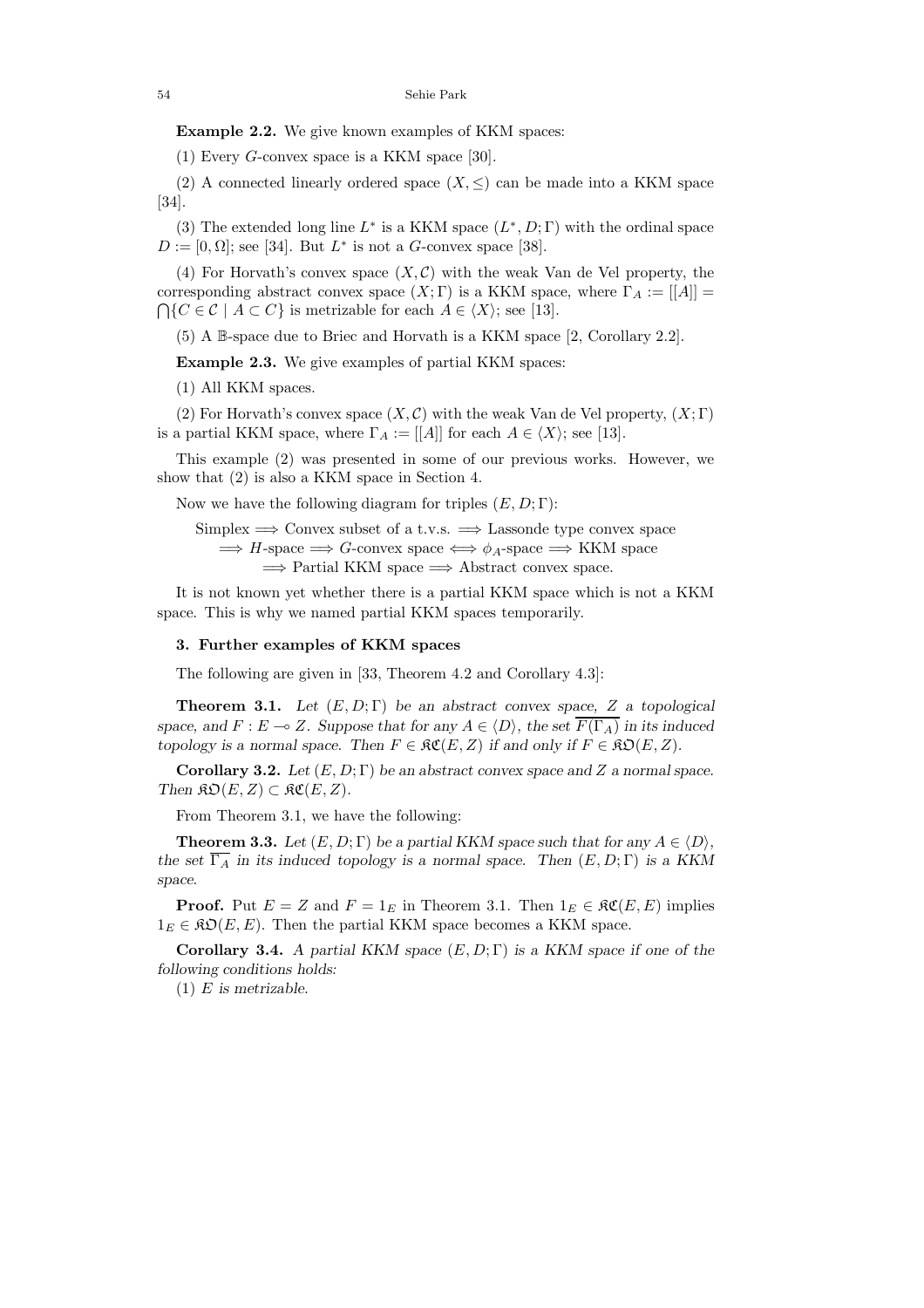(2) *E* is Hausdorff and, for any  $A \in \langle D \rangle$ , the set  $\Gamma_A$  is compact.

**Proof.** Each of (1) and (2) implies that, for any  $A \in \langle D \rangle$ , the set  $\overline{\Gamma_A}$  in its induced topology is a normal space. Then Theorem 3.3 works.

Theorem 3.3 and Corollary 3.4 are useful to find KKM spaces systematically:

#### **Example 3.1.**

(1) Let  $X := \Delta_n$  in the triple  $(\Delta_n, V; \text{co})$ . The original KKM theorem [23] says that  $1_X \in \mathfrak{RC}(X,X)$ . Since each co*A* is Hausdorff and compact, by Theorem 3.3, we have  $1_X \in \mathfrak{K} \mathfrak{O}(X,X)$ . This was known by Kim and Shih-Tan in 1987, independently, by different methods from ours.

(2) If *D* is a nonempty subset of a topological vector space *E* (not necessarily Hausdorff), Fan's KKM lemma [8] says that  $1_E \in \mathcal{RC}(E, E)$  for  $(E, D; \infty)$ . From Theorem 3.3, we have  $1_E \in \mathfrak{RO}(E, E)$ 

(3) For a Lassonde type *convex space*  $(X, D; \Gamma)$ , it is known that  $1_X \in \mathfrak{RC}(X, X)$ by Lassonde [24]. Since each  $\Gamma_A$  is the convex hull of  $A \in \langle D \rangle$  equipped with the Euclidean topology, by Theorem 3.3, we have  $1_X \in \mathfrak{K} \mathfrak{O}(X,X)$ .

(4) For a triple  $(H, X; \Gamma)$ , where *H* is a hyperconvex metric space,  $X \subset H$ , and  $\Gamma_A := \bigcap \{ B \mid B \text{ is a closed ball containing } A \}$  for  $A \in \langle X \rangle$ , Khamsi [17] showed  $1_H \in \mathfrak{RC}(H,H)$ . Since H is a metric space, by Corollary 3.4(1), the triple is a KKM space. Horvath [12] showed that a hyperconvex metric space is an *l.c.* space, a particular type of *H*-space.

(5) Suppose *X* is a closed convex subset of a complete R-tree *H*, and suppose  $G: X \to H$  has nonempty closed values. Suppose also that for each finite  $A \in \langle X \rangle$ ,

$$
conv_H(A) \subset G(A).
$$

Then  ${G(x)}_{x \in X}$  has the finite intersection property; that is,  $1_H \in \mathfrak{RC}(H, H)$  (Kirk and Panyanak [21]).

Note that, since *H* is a metric space, this also holds for open-valued map *G* by Corollary 3.4(1); that is,  $1_H \in \mathfrak{RO}(H, H)$ . Hence,  $(H, X; conv_H)$  is a KKM space.

### **4. Topological convexities of Horvath**

In this section, all spaces are assumed to be Hausdorff.

According to a recent work of Horvath [13], a convexity on a set *X* is an algebraic closure operator  $A \mapsto |[A]|$  from  $\mathcal{P}(X)$  to  $\mathcal{P}(X)$  such that  $|[\{x\}]| = \{x\}$ for all  $x \in X$ , or equivalently, a family  $C$  of subsets of  $X$ , the convex sets, which contains the whole space and the empty set as well as singletons and which is closed under arbitrary intersections and updirected unions. Uniform convex spaces, that is uniform topological spaces for which the convex hull operator is a uniformly continuous map, are also introduced in [13]. Here convex hulls of finite sets is called a polytope.

With these new concepts, Horvath obtained remarkable generalizations of very important results on selections and fixed points as follows: Uniform convex spaces with homotopically trivial polytopes are absolute extensors for the class of metric spaces; if they are completely metrizable then a continuous selection theorem  $\dot{a}$  la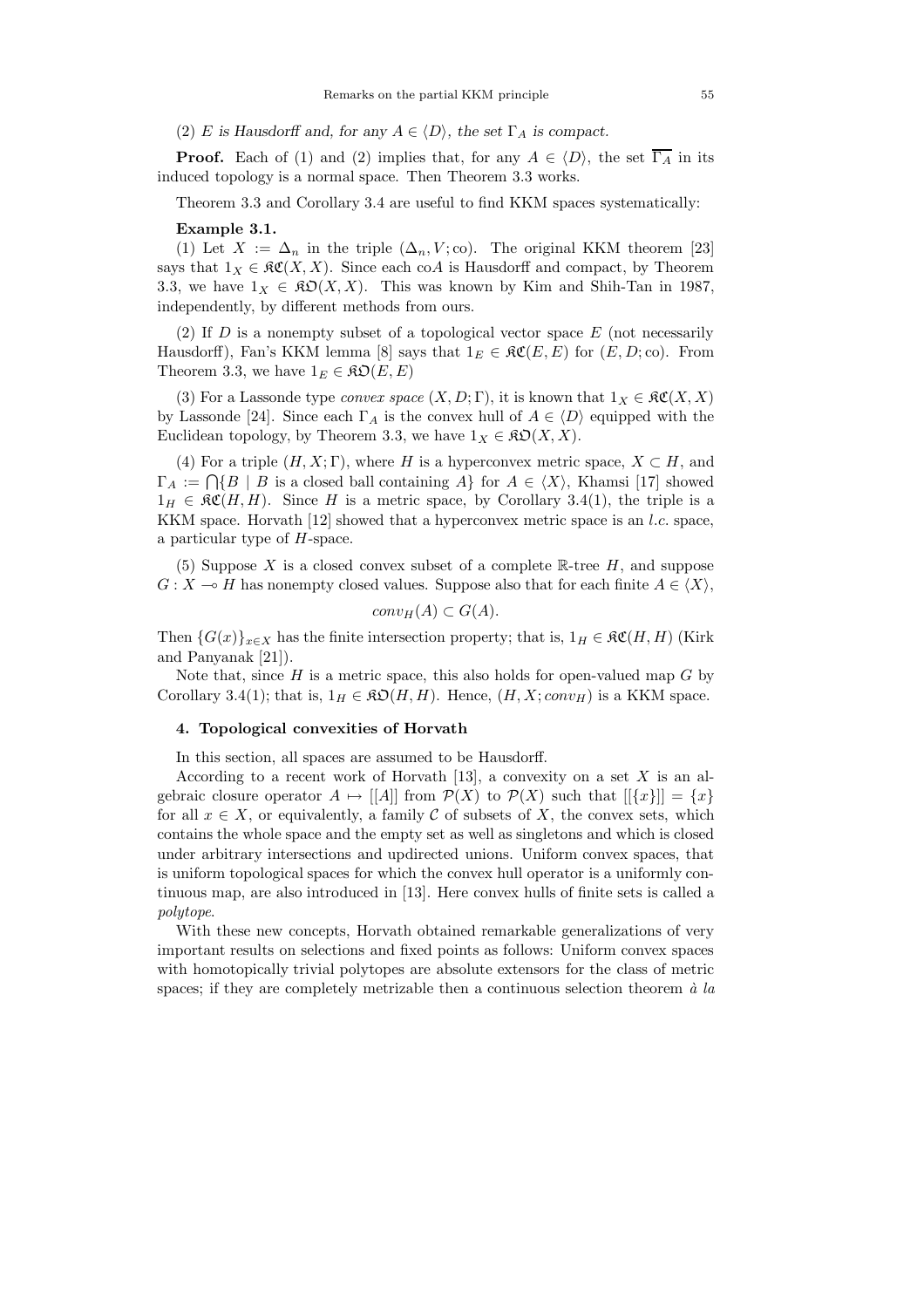Michael holds. Upper semicontinuous maps have approximate selections and fixed points, under the usual assumptions.

In the present section, we give new examples of KKM spaces by exploiting results from [13].

For definition of the Van de Vel property of a uniform convex space  $(X, \mathcal{U}, \mathcal{C})$ , see [13, Definition 2.3].

The following two definitions are given [13, Definitions 5.1 and 5.2]:

**Definition.** [13] Let *X* be a topological space endowed with a convexity  $C$ ; we say that  $(X, \mathcal{C})$  has the weak Van de Vel property if polytopes are compact and are, with the induced convexity, uniform convex spaces with the Van de Vel property.

**Definition.** [13] An indexed family of subsets  $\{A_0, \ldots, A_m\}$  of a set *X* is a KKM family with respect to a convexity  $\mathcal C$  on  $X$  if there exists a finite set of points  $\{p_0, \ldots, p_m\} \subset X$  such that for all set of indices  $J \subset \{0, \ldots, m\}$  we have  $[$ [ $\{p_j \mid j \in J\}]$ ]  $\subset \bigcup_{j \in J} A_j$ .

The convexity  $\mathcal{C}$  is KKM w.r.t. a family  $\mathcal A$  of subsets of  $X$  if for all indexed family  $\{A_0, \ldots, A_m\} \subset \mathcal{A}$  which is KKM w.r.t.  $\mathcal{C}$  we have  $\bigcap_{i=1}^m A_i \neq \emptyset$ .

Using such new concepts, Horvath deduced the following [13, Theorem 5.1]:

**Theorem 4.1.** [13] *If*  $(X, C)$  *has the weak Van de Vel property then*  $C$  *is KKM w.r.t. the family of closed sets.*

**Theorem 4.2.** *If*  $(X, \mathcal{C})$  *has the weak Van de Vel property then*  $(X, \Gamma)$  *is a KKM space, where*  $\Gamma_A := [[A]]$  *for each*  $A \in \langle X \rangle$ *.* 

**Proof.** By Theorem 4.1,  $(X, \Gamma)$  is a partial KKM space. Note that each polytope  $\Gamma_A := [[A]]$  is compact by the definition of the weak Van de Vel property. Therefore, by Corollary 3.4(2), the corresponding  $(X; \Gamma)$  is a KKM space.

This shows that Example 2.3(2) is a KKM space.

**Corollary 4.3.** *If*  $(X, \mathcal{C})$  *has the weak Van de Vel property and if polytopes are metrizable then*  $(X; \Gamma)$  *is a KKM space, where*  $\Gamma_A := |[A]|$  *for each*  $A \in \langle X \rangle$ *.* 

This is a restatement of [13, Proposition 5.1].

Since we do not have any proper example of partial KKM spaces yet, in [37-39], such spaces are called abstract convex spaces satisfying the partial KKM principle.

# **5. Remarks on hyperconvex metric spaces**

Let  $(M, d)$  be a metric space. Motivated by Khamsi [17] and others, for a bounded subset  $A \subset M$ , we set

 $ad(A) := \bigcap \{B \mid B \text{ is a closed ball such that } A \subset B\}.$ 

 $A(M) := \{A \subset M \mid A = \text{ad}(A)\}\$ , i.e.,  $A \in \mathcal{A}(M)$  iff *A* is an intersection of closed balls. In this case we will say *A* is an admissible subset of *M*.

For  $x \in M$  and  $\varepsilon > 0$ , let

$$
B(x,\varepsilon) := \{ y \in M \mid d(x,y) \le \varepsilon \}.
$$

We introduce a new definition as in [40]: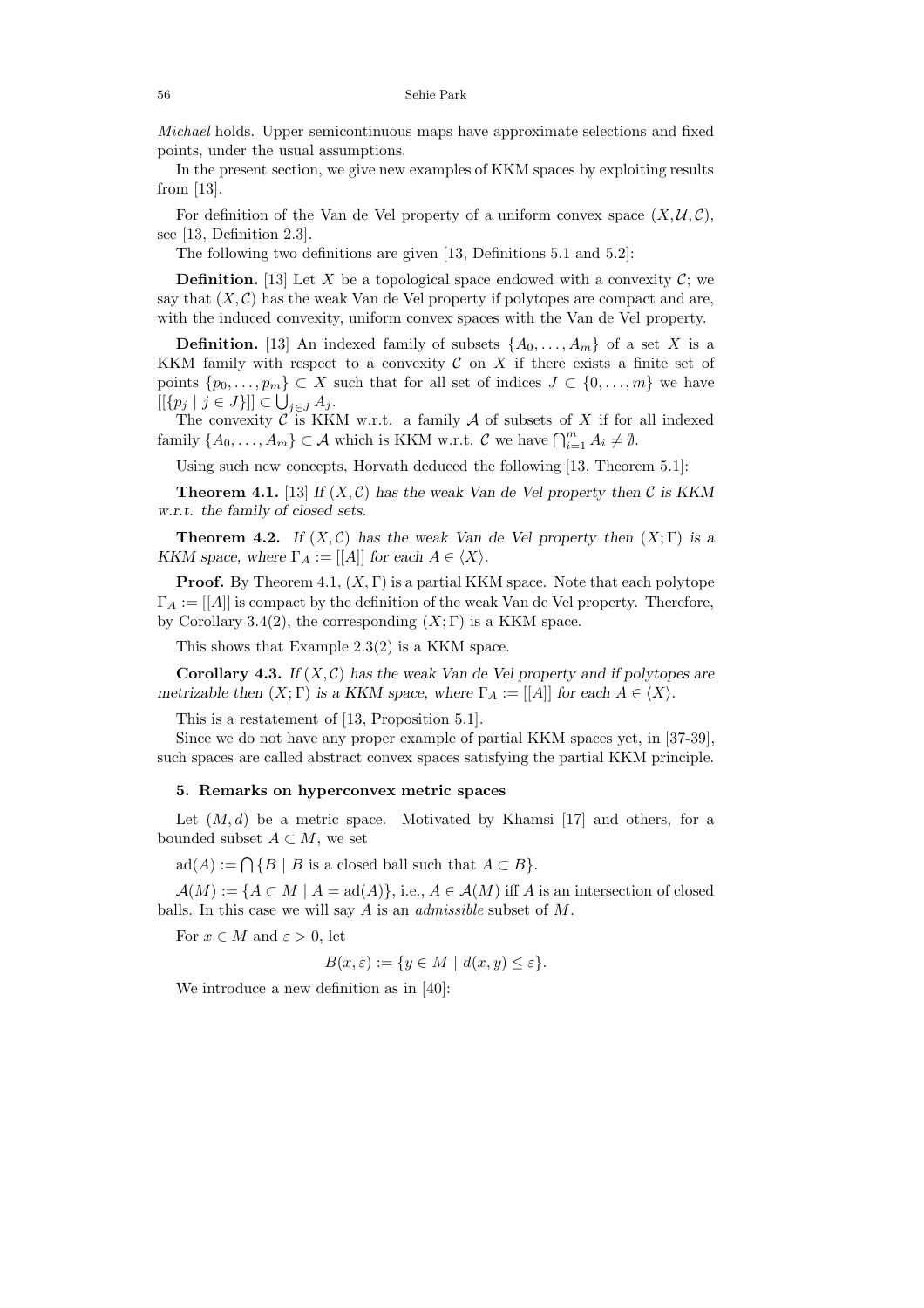**Definition.** An abstract convex space  $(M, D; \Gamma)$  is called simply a *metric space* if  $(M, d)$  is a metric space, *D* is a nonempty set, and  $\Gamma : \langle D \rangle \to \mathcal{A}(M)$  is a map having admissible values.

A Γ-convex subset of  $(M \supset D; \Gamma)$  is said to be *subadmissible* by some authors.

**Example 5.1.** We give examples of metric spaces  $(M, D; \Gamma)$  and KKM maps on them:

(1)  $(M \supset X; \Gamma)$  where  $\Gamma_A := \text{ad}(A);$  see [17]. A map  $G: X \to M$  is called a KKM map if  $\Gamma_A \subset G(A)$  for each  $A \in \langle X \rangle$ .

(2) For each  $A = \{a_0, a_1, \ldots, a_n\} \in \langle D \rangle$ , choose a subset  $B = \{x_0, x_1, \ldots, x_n\}$  $\in \langle M \rangle$  and define  $\Gamma_A := \text{ad}(B)$ . Then  $(M, D; \Gamma)$  becomes a metric space. For this metric space, the so-called generalized  $qKKM$  mapping in [6] simply becomes a KKM map.

**Definition.** A metric space  $(H, d)$  is said to be *hyperconvex* if

$$
\bigcap_\alpha B(x_\alpha,r_\alpha)\neq\emptyset
$$

for any collection  ${B(x_\alpha, r_\alpha)}$  of closed balls in *H* for which  $d(x_\alpha, x_\beta) \leq r_\alpha + r_\beta$ .

Results of Aronszajn and Panitchpakti [1, Theorem 1'] and Isbell [16, Theorem 1.1] are combined in the following:

**Lemma 5.1.** *A hyperconvex metric space is complete and (freely) contractible.*

The following is easy to prove:

**Lemma 5.2.** *An admissible subset of a hyperconvex metric space is hyperconvex.*

**Definition.** An abstract convex space  $(H, D; \Gamma)$  is called simply a *hyperconvex metric space* if  $(H, d)$  is a hyperconvex metric space,  $D$  is a nonempty set, and  $\Gamma : \langle D \rangle \to \mathcal{A}(H)$  is a map having admissible values such that

 $A, B \in \langle D \rangle$ ,  $A \subset B$  implies  $\Gamma_A \subset \Gamma_B$ .

There should be no confusion between a hyperconvex metric space  $H = (H, d)$ and  $(H, D; \Gamma)$ .

**Theorem 5.3.** *Any hyperconvex metric space* (*H, D*; Γ) *is a KKM space.*

**Proof 1.** For each  $A \in \langle D \rangle$ ,  $\Gamma_A$  is hyperconvex by Lemma 5.2 and hence contractible by Lemma 5.1. Therefore, (*H, D*; Γ) is an *H*-space and hence a *G*convex space. It is well-known that any *G*-convex space is a KKM space.

**Proof 2.** Recall that  $1_H \in \mathfrak{RC}(H,H)$  is well-known by Horvath [12] and subsequent works on the *H*-space theory. Moreover,  $1_H \in \mathfrak{RC}(H,H)$  implies  $1_H \in \mathfrak{K} \mathfrak{O}(H, H)$  by Theorem 3.1 or Corollary 3.2.

### **Example 5.2.**

(1) As a consequence of Theorem 5.3, we obtain Khamsi's KKM theorem for a particular  $\Gamma$  and for particular KKM maps with finitely closed values; see [17]. In fact, by replacing the original topology of *H* by its finitely generated extension, we can eliminate "finitely".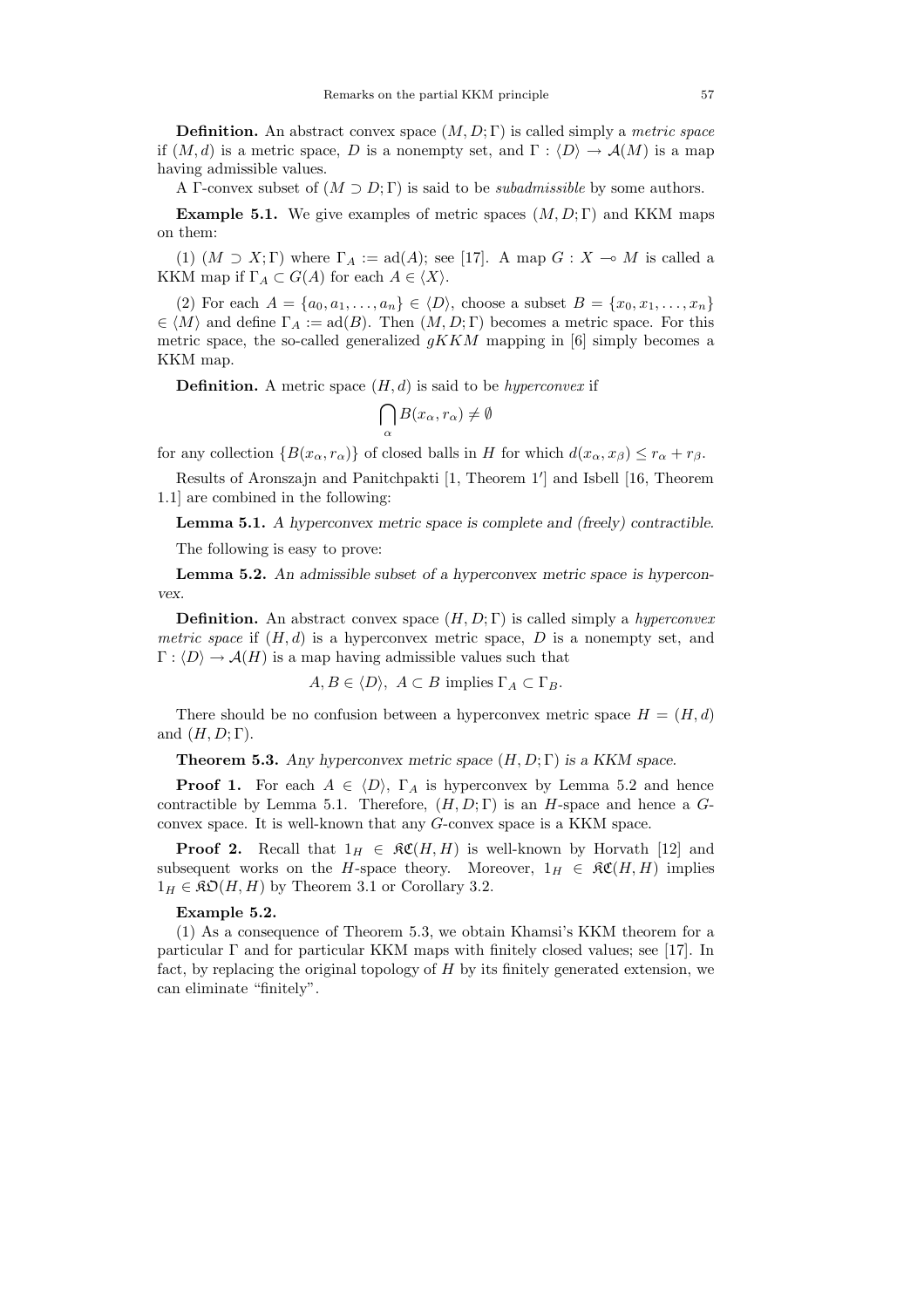#### 58 Sehie Park

(2) From Theorem 5.3, we obtain another particular forms in [4, Theorems 2 and 3].

Here we recall some known results on the original hyperconvex metric space  $(H, d)$  related to the KKM principle as follows:

# **Example 5.3.**

(1) In [27], from the partial KKM principle for hyperconvex metric space due to Khamsi [17], the author deduced a Fan type matching theorem for open covers, a coincidence theorem, a Fan-Browder type fixed point theorem, a Brouwer-Schauder-Rothe type fixed point theorem, and other results for hyperconvex metric space.

(2) In [28], the author continued the study in [27] and obtain noncompact versions of the partial KKM principle, the matching theorem for open covers, the Fan-Browder type coincidence theorems and other results. Especially, we obtain the Schauder type fixed point theorems for compact maps on hyperconvex spaces and a generalization of a theorem due to Kirk [20] on the location of fixed point sets.

(3) In [22], its authors defined finitely metrically closed sets and generalized metric KKM mapping and gave a generalized metric KKM principle for hyperconvex metric spaces. This is a particular form of the partial KKM principle. From this principle, they deduced a Fan type minimax inequality, a Fan type best approximation theorem, a Fan-Browder type fixed point theorem, a Fan type geometric or section property, a maximal element theorem, a von Neumann type minimax theorem, a von Neumann type intersection theorem, and a Nash type equilibrium theorem for hyperconvex metric spaces. Note that these results were already known for more general *H*-spaces or *G*-convex spaces.

(4) In [46], it is shown that the above generalized metric KKM principle for finitely metrically closed-valued KKM map is equivalent to its "open"-valued version. This is an example of our Theorem 3.1.

(5) In [15], its authors repeated the above equivalency and reformed them to a routine Fan type matching theorem. This is applied to some fixed point theorems, intersection theorems, and best approximation theorems for hyperconvex metric spaces.

(6) In [44], its authors gave almost same contents of [15].

(7) In [42], its authors generalized and improved known fixed point theorems in hyperconvex metric spaces by applying the selection theorem of Ben-El-Mechaiekh and Oudadess and other results on *C*-spaces or *G*-convex spaces. In fact, they obtained generalizations of fixed point theorems for nonexpansive multimaps, the Kakutani type maps, and the Fan-Browder type maps. Some additional new observations were also stated for the Caristi-Kirk-Browder type theorems. In this paper, it was clearly noted that most works including [22] on the KKM theory for hyperconvex metric spaces are simple consequences of much more general results on *C*-spaces due to Horvath [12,13].

(8) In [47], its author gave a coincidence theorem, a minimax theorem, a section theorem, an intersection theorem and two existence theorems of solutions for generalized quasi-variational inequalities in hyperconvex metric spaces.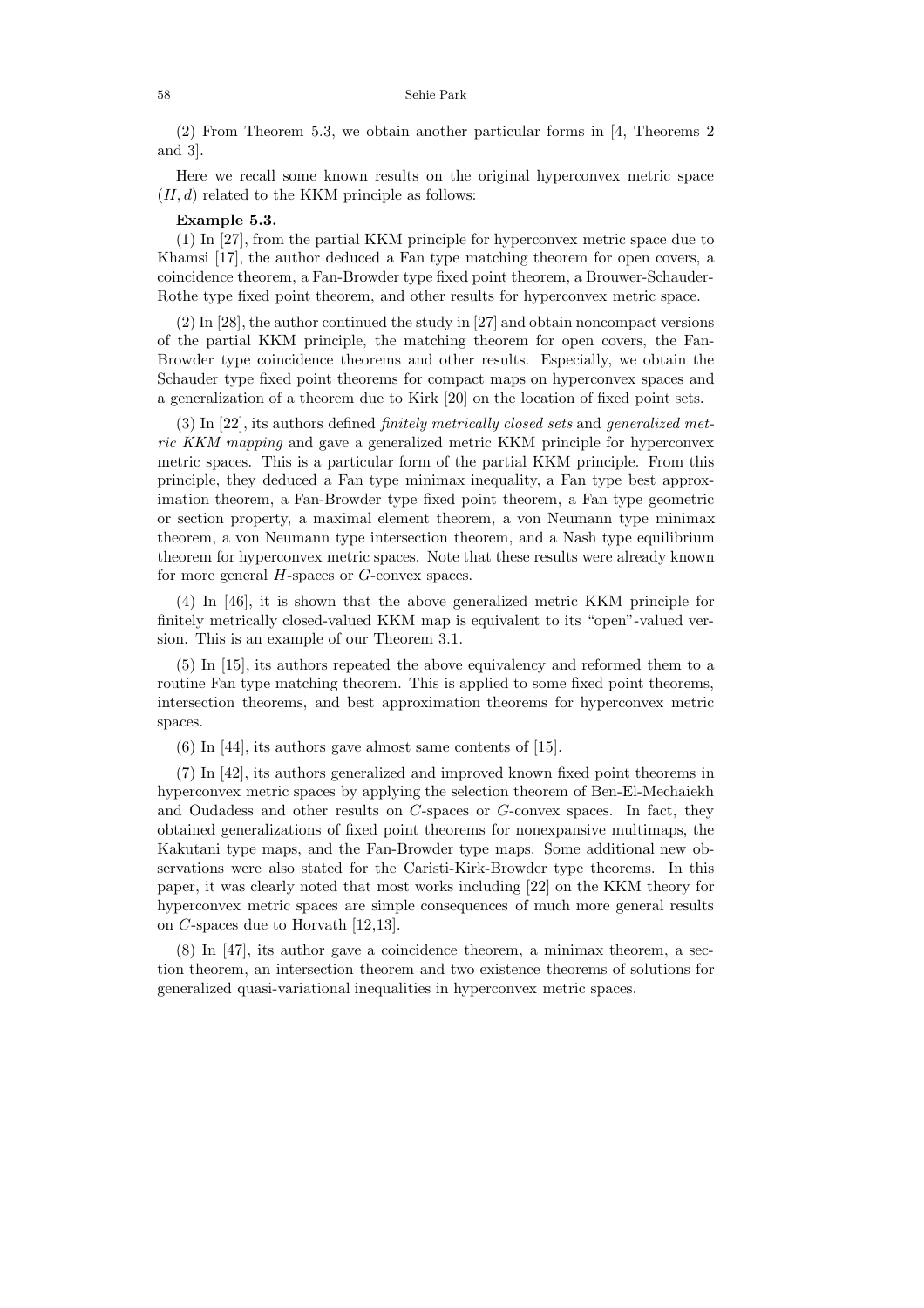(9) In [45], its authors presented two continuous selection theorems in hyperconvex metric spaces and applied them to study fixed point and coincidence point problems as well as variational inequality problems in hyperconvex metric spaces.

(10) In [7], the partial KKM principle due to Khamsi [17] was applied to a Fan type minimax inequality, a best approximation theorem, and a von Neumann-Sion type minimax theorem for hyperconvex metric spaces. Modified versions of the Fan-Browder fixed point theorem and a coincidence theorem are added.

(11) In [5], from a well-known fact, its authors deduced a KKM type intersection property for a family of admissible subsets in a hyperconvex metric space and its routine consequences, that is, a KKM theorem, coincidence theorems, variational inequality theorems, and minimax inequality theorems. Note that these results are equivalent to each other in a wide sense for any abstract convex space.

There would be more examples of the same nature, but we will stop here. For other comments on related works, see [19,40].

## **6. A metatheorem on KKM spaces**

In the KKM theory, it is routine to reformulate the (partial) KKM principle to the following equivalent forms; see [37,39].

> Fan type matching property Another intersection property Geometric or section properties The Fan-Browder type fixed point theorem Existence theorem of maximal elements, and others

Any of these characterizes KKM spaces and partial KKM spaces; see [39]. Similarly we can deduce the following equivalent results for partial KKM spaces:

KKM type whole intersection property Tarafdar type whole intersection property Analytic alternatives (a basis of various equilibrium problems) Fan type minimax inequalities Variational inequalities, and others.

Consequently, for a compact partial KKM space  $(X; \Gamma)$ , we deduced 15 theorems from any of the characterizations of such spaces. Moreover, we noticed there that, for a compact *G*-convex space  $(X; \Gamma)$ , each of these 15 theorems and their corollaries is equivalent to the original KKM theorem.

Further applications of our theory on partial KKM spaces are given in [37-39] as follows:

> Best approximations (under certain restrictions) The von Neumann type minimax theorem The von Neumann type intersection theorem The Nash type equilibrium theorem The Himmelberg type fixed point theorem for KKM spaces

Consequently, we have the following as is suggested in [37-39]: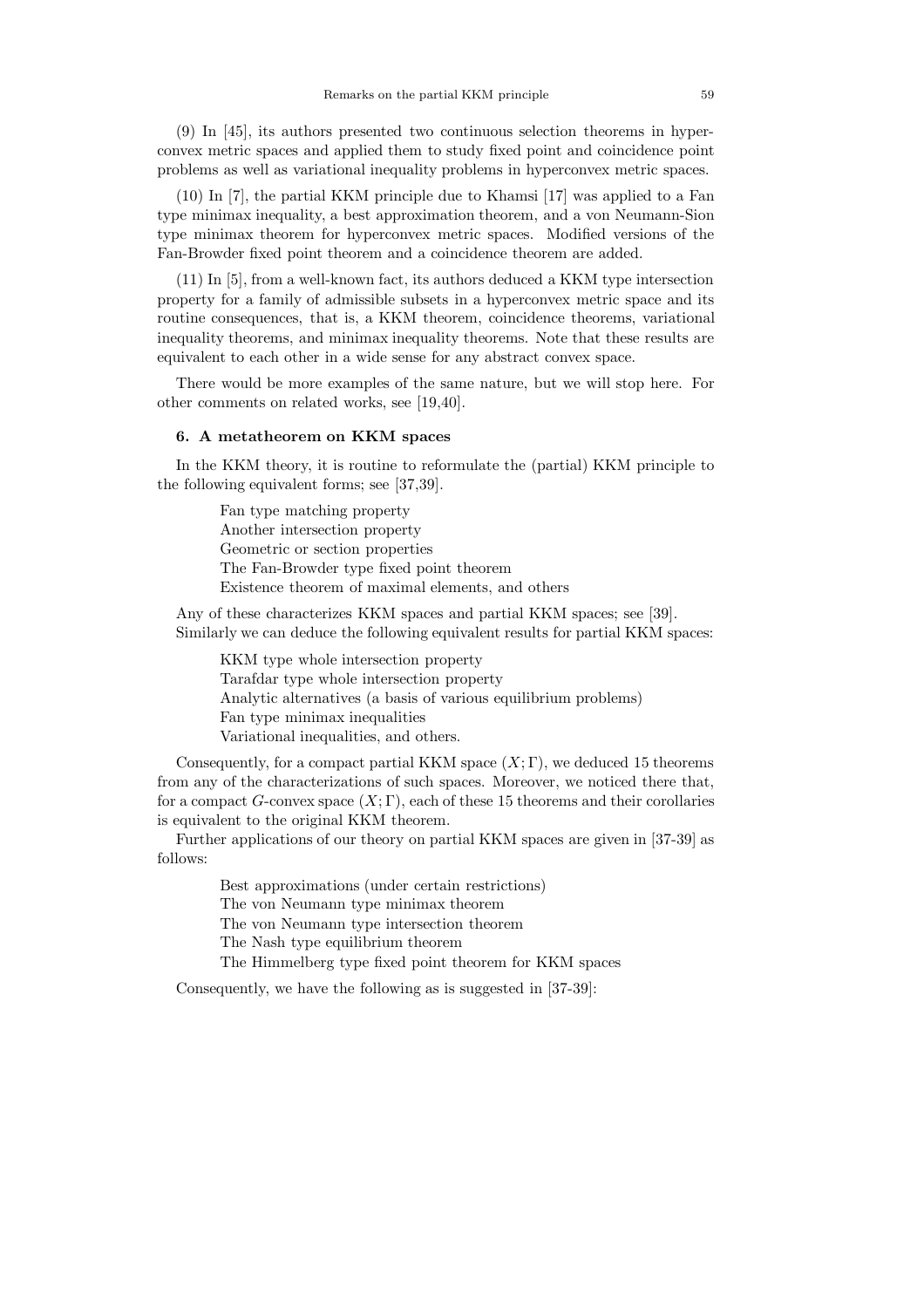**Metatheorem 6.1.** *For any partial KKM space, all theorems mentioned in this section hold.*

Details on this metatheorem are given in our works [39,41].

**Example 5.1.** (1) For any convex subset of a topological vector space, Metatheorem 6.1 was shown implicitly by Fan in a sequence his papers; see [29] and references therein.

(2) For *G*-convex spaces, Metatheorem 6.1 was shown by Park; see [29,30]. Therefore, it holds also Lassonde type convex spaces, Horvath's *H*-space, hyperconvex metric spaces, and others.

(3) Especially, for any topological semilattice  $(X, \leq)$  with path-connected interval introduced by Horvath and Llinares [14], a part of Metatheorem 5.1 is shown by Luo [25].

(4) As we have seen in Section 5, most results in the KKM theory on hyperconvex metric spaces are consequences of Metatheorem 6.1.

(5) Cain and Gonz´alez [3] considered relationship among some subclasses of the class of *G*-convex spaces and introduced a subclass of *L*-spaces. González et al. [9] repeated to show that *G*-convex spaces and *L*-spaces satisfy the partial KKM principle. They added that *L*-spaces satisfy the properties of the Fan type minimax inequality, Fan-Browder type fixed point, and the Nash type equilibrium. All of such results are already known for more general *G*-convex spaces.

(6) For B-spaces, Briec and Horvath [2] showed that some theorems mentioned in this section hold; that is, Fan-Browder fixed point theorem, Himmelberg type (in fact, Browder type and Kakutani type) fixed point theorems, Fan type minimax inequality, existence of Nash equilibria, and others.

(7) Recently, Khanh et al. [18] introduced *GF C*-spaces which are exactly same to our *φA*-spaces and proposed generalized KKM theorems and other related results. Most results are modifications of well-known ones.

(8) Some authors studied particular types of KKM spaces and deduced the Nash type equilibrium theorem from the partial KKM principle; for example, [2,9,25,31], explicitly, and many more implicitly. This deduction is a part of Metatheorem 6.1 and can be phrased as "From the KKM principle to the Nash equilibria". In fact, in our forthcoming work [41], we clearly show that a sequence of statements from the partial KKM principle to the Nash equilibria can be obtained for any partial KKM space.

(9) The so-called *F C*-spaces are *G*-convex spaces and hence KKM spaces; see [36]. Therefore all results in Section 6 are already well-known for *F C*-spaces in more general form. In 2009, the authors of [10] showed some of them for *F C*-spaces.

**Remarks.** (1) Since we do not know the proper existence of any partial KKM space which is not a KKM space, we are still not easy to use the term.

(2) Finally, for the more historical backgrounds or details on the results in this paper, see the references of [29,37-39] and the literature therein.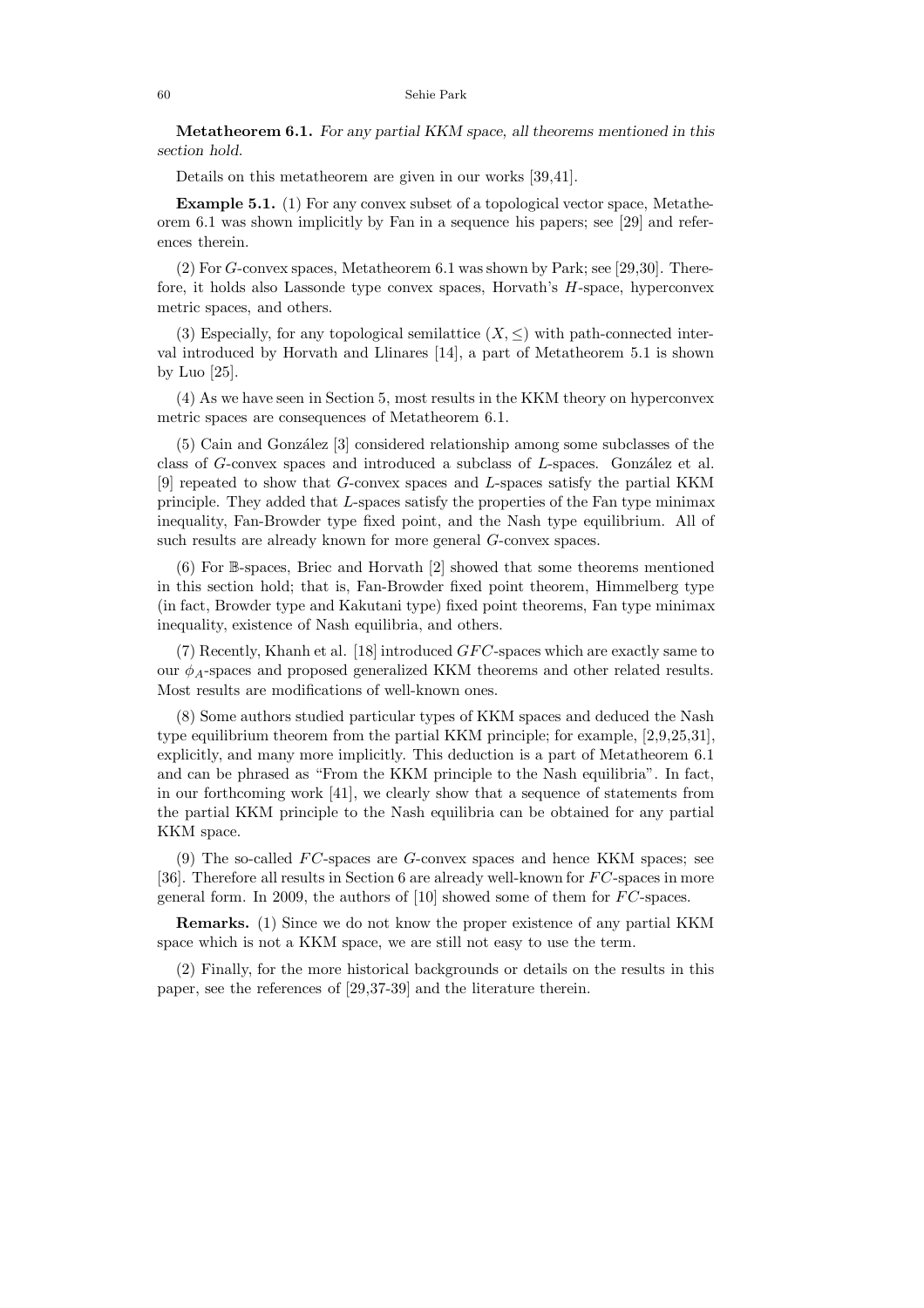#### **References**

- [1] N. Aronszajn and P. Panitchpakdi, *Extensions of uniformly continuous transformations and hyperconvex metric spaces*, Pacific J. Math. **6** (1956), 405–439.
- [2] W. Briec and C. Horvath, *Nash points, Ky Fan inequality and equilibria of abstract economies in Max-Plus and* B*-convexity*, J. Math. Anal. Appl. **341**(1) (2008), 188–199.
- [3] G. L. Cain Jr. and L. Gonz´alez, *The Knaster-Kuratowski-Mazurkiewicz theorem and abstract convexities*, J. Math. Anal. Appl. **338** (2008), 563–571.
- [4] T.-H. Chang, C.-M. Chen, and J.-H. Chang, *Generalized 2-KKM theorems and their applications in hyperconvex metric spaces*, Nonlinear Anal. **69** (2008), 1145–1149.
- [5] T.-H. Chang, C.-M. Chen, and C.Y. Peng, *Generalized KKM theorems on hyperconvex metric spaces and some applications*, Nonlinear Anal. **69** (2008), 530–535.
- [6] C.-M. Chen and T.-H. Chang, *Some results for the family*  $2-qKKM(X, Y)$  *and the*  $\Phi$ *mapping in hyperconvex metric spaces*, Nonlinear Anal. **69** (2008), 2533–2540.
- [7] L. A. Dung and D. H. Tan, *Some applications of the KKM-mapping principle in hyperconvex metric spaces*, Nonlinear Anal. **66** (2007), 170–178.
- [8] K. Fan, *A generalization of Tychonoff 's fixed point theorem*, Math. Ann. **142** (1961), 305– 310.
- [9] L. Gonz´alez, S. Kilmer, and J. Rebaza, *From a KKM theorem to Nash equilibria in* L*-spaces*, Topology Appl. **155** (2007), 165–170.
- [10] R.-H. He and H.-X. Li, *Collective fixed point theorem and coincidence theorems in FC-spaces*, J. Comp. Appl. Math. **225** (2009), 227–235.
- [11] C. D. Horvath, *Contractibility and generalized convexity*, J. Math. Anal. Appl. **156** (1991), 341–357.
- [12] , *Extension and selection theorems in topological spaces with a generalized convexity structure*, Ann. Fac. Sci. Toulouse **2** (1993), 253–269.
- [13] , *Topological convexities, selections and fixed points*, Topology Appl. **155** (2008), 830–850.
- [14] C. D. Horvath and J. V. Llinares Ciscar, *Maximal elements and fixed points for binary relations on topological ordered spaces*, J. Math. Econom. **25** (1996), 291–306.
- [15] G. Isac and G.X.-Z. Yuan, *The dual form of Knaster-Kuratowski-Mazurkiewicz principle in hyperconvex metric spaces and some applications*, Discuss. Math., Diff. Incl. **19** (1999), 17–33.
- [16] J. R. Isbell, *Six theorems about injective metric spaces*, Comment. Math. Helvatici **39** (1964), 439–447.
- [17] M. A. Khamsi, *KKM and Ky Fan theorems in hyperconvex metric spaces*, J. Math. Anal. Appl. **204** (1996), 298–306.
- [18] P. Q. Khanh, N. H. Quan, and J. C. Yao, *Generalized KKM type theorems in GFC-spaces and applications*, Nonlinear Anal. **71** (2009), 1227–1234.
- [19] J.-H. Kim and S. Park, *Comments on some fixed point theorems in hyperconvex metric spaces*, J. Math. Anal. Appl. **291** (2004), 154–164.
- [20] W. A. Kirk, *Continuous mappings in compact hyperconvex metric spaces*, Numer. Funct. Anal. Optimiz. **17** (1996), 599–603.
- [21] W. A. Kirk and B. Panyanak, *Best approximations in* R*-trees*, Numer. Funct. Anal. Optimiz. **28**(5-6) (2007), 681–690.
- [22] W. A. Kirk, B. Sims and G. X.-Z. Yuan, *The Knaster-Kuratowski and Mazurkiewicz theory in hyperconvex metrix spaces and some of its applications*, Nonlinear Anal. **39** (2000), 611– 627.
- [23] B. Knaster, K. Kuratowski, S. Mazurkiewicz, *Ein Beweis des Fixpunktsatzes für n-Dimensionale Simplexe*, Fund. Math. **14** (1929), 132–137.
- [24] M. Lassonde, *On the use of KKM multifunctions in fixed point theory and related topics*, J. Math. Anal. Appl. **97** (1983), 151–201.
- [25] Q. Luo, *KKM and Nash equilibria type theorems in topological ordered spaces,* J. Math. Anal. Appl. **264** (2001), 262–269.